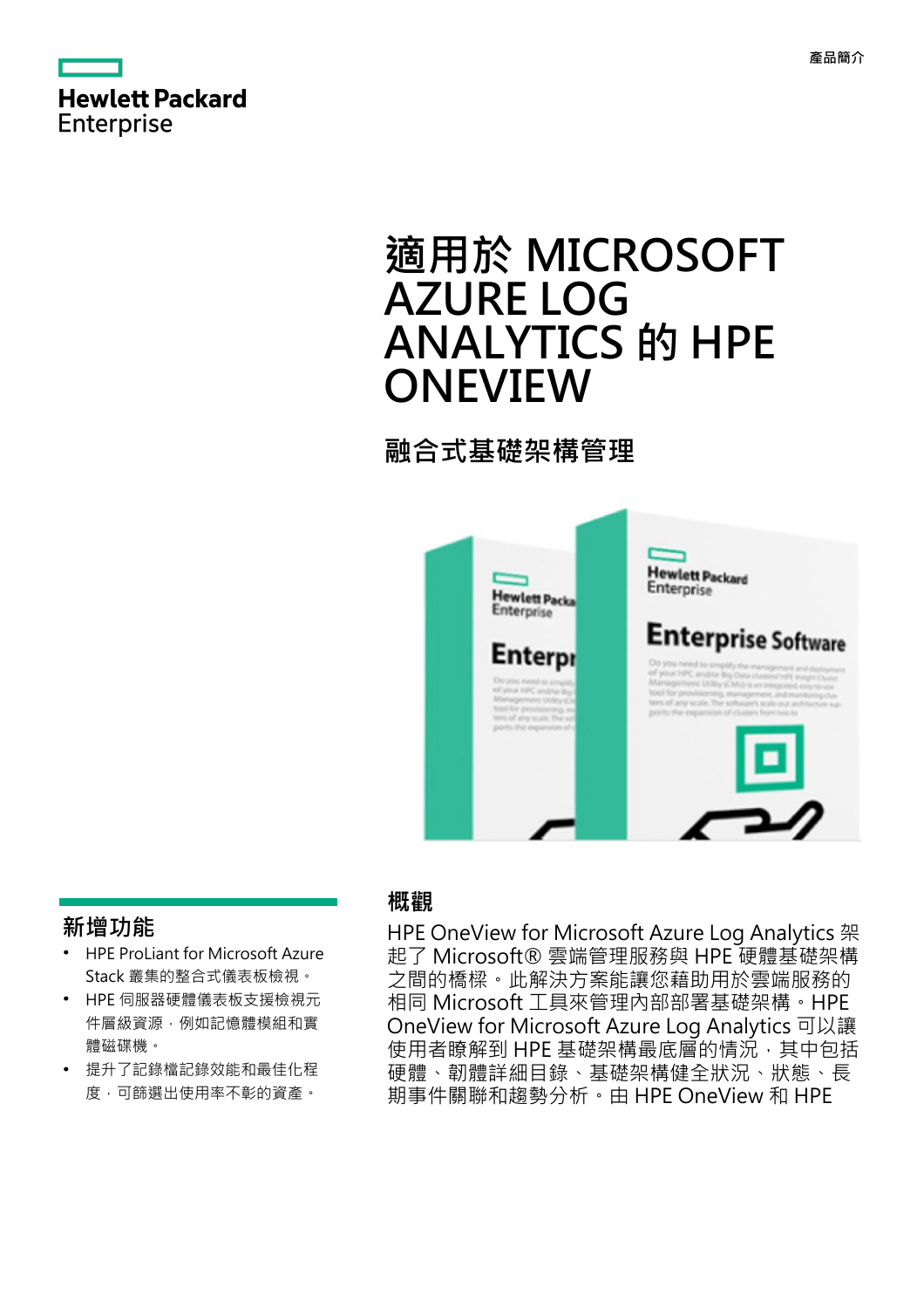Synergy 自動收集的資料,會使用運作於 Azure 公用 雲端中的 Azure™ Log Analytics 引擎進行處理。HPE OneView for Microsoft Azure Log Analytics 無需另 行授權,已隨附於 HPE OneView 和 HPE Synergy 中 。此工具高度可擴充、可自訂,能讓您充分利用雲端 型管理來管理內部部署環境。

#### **功能**

#### **硬體和韌體詳細目錄隨手可得**

HPE OneView for Microsoft Azure Log Analytics 提供自訂儀表板 ,可顯示您 Microsoft Azure Log Analytics 工作區中 HPE 硬體和韌 體詳細目錄的詳盡資訊。

HPE 伺服器元件 (例如,記憶體模組和磁碟機) 的詳細儀表板和搜尋 查詢。

混合自動化 Runbook 可使系統定期從 HPE OneView 和 HPE Synergy 收集資料。

#### **輕鬆監控健全狀況和狀態**

HPE OneView for Microsoft Azure Log Analytics 會顯示 HPE OneView 和 HPE Synergy 應用裝置、伺服器、機櫃、邏輯和實體互 連以及伺服器設定檔的狀態。

為所有 HPE OneView 和 HPE Synergy 託管裝置提供警告和關鍵警 示資訊。

HPE ProLiant for Microsoft Azure Stack 叢集的彙總檢視。

可將來自多個 HPE OneView 和 HPE Synergy 執行個體的資料結合 到單一 Microsoft Azure Log Analytics 儀表板中,從而提供對整個 HPE 基礎架構的全面檢視。

#### **高度可自訂,完全滿足您的分析/業務需求**

HPE OneView for Microsoft Azure Log Analytics 具有功能強大的 記錄搜尋查詢語言,可讓您自訂想要查看的資料。

可將 HPE 資料搜尋與任何其他 Microsoft Azure Log Analytics 記錄 相結合,從而全面掌控所有硬體、軟體、作業系統和應用程式環境的 整體情況。

提供特定的 HPE 查詢範例, 方便在此基礎上進行自訂搜尋和長期趨 勢分析。

#### **彈性的雲端式管理**

HPE OneView for Microsoft Azure Log Analytics 在 Azure 公用雲 端中運作,提供近乎無限量的資源及強大的管理工具。

此解決方案安裝在 Log Analytics 工作區中,可從 Microsoft Azure Marketplace 進行下載。

支援 HPE ProLiant for Microsoft Azure Stack, 可藉由使用同時適 用於雲端和內部部署環境的相同工具來增強混合式雲端的管理。

HPE OneView for Microsoft Azure Log Analytics 需要內部部署模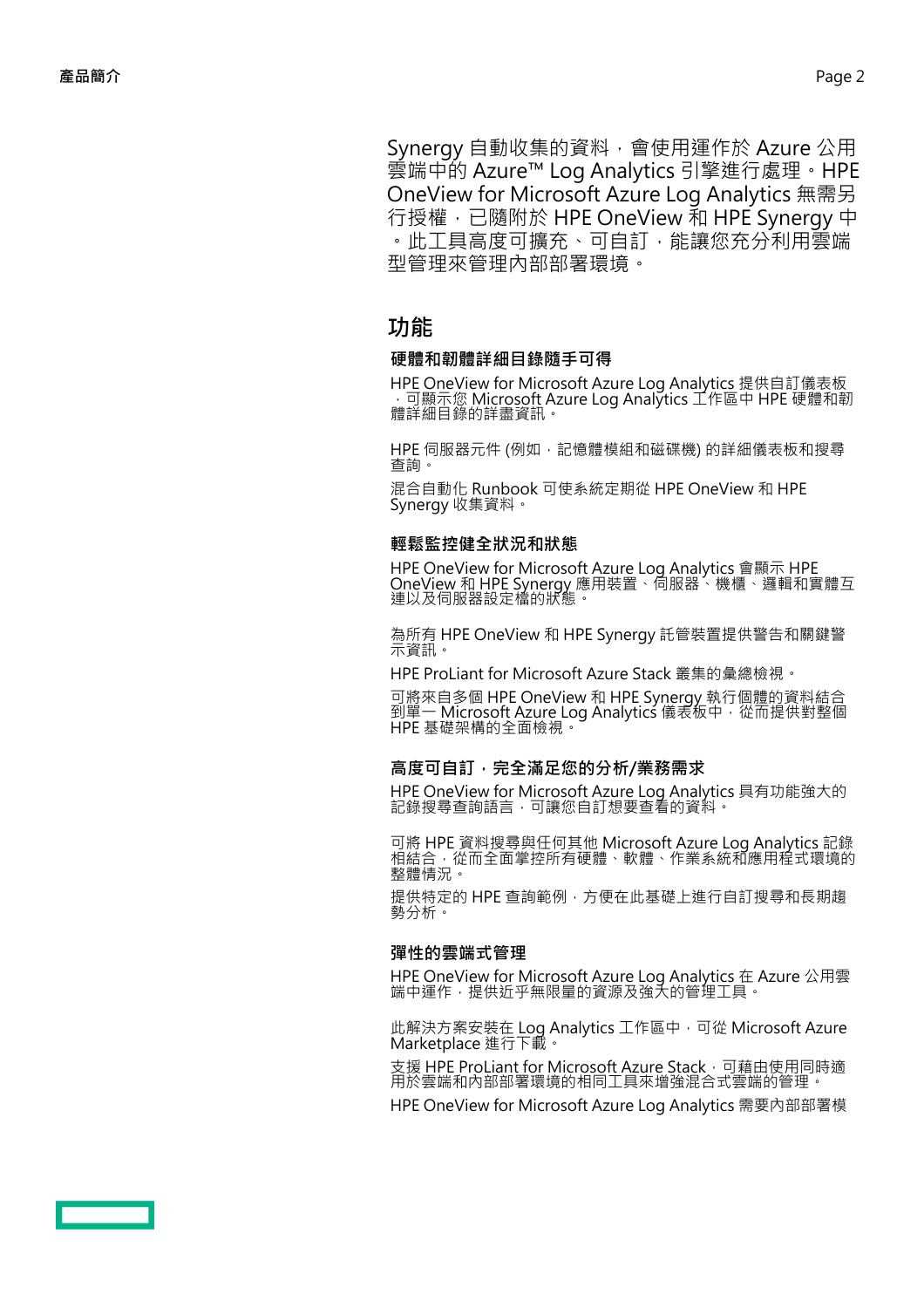組,使用者可從 HPE OneView 合作夥伴整合站點下載該模組。